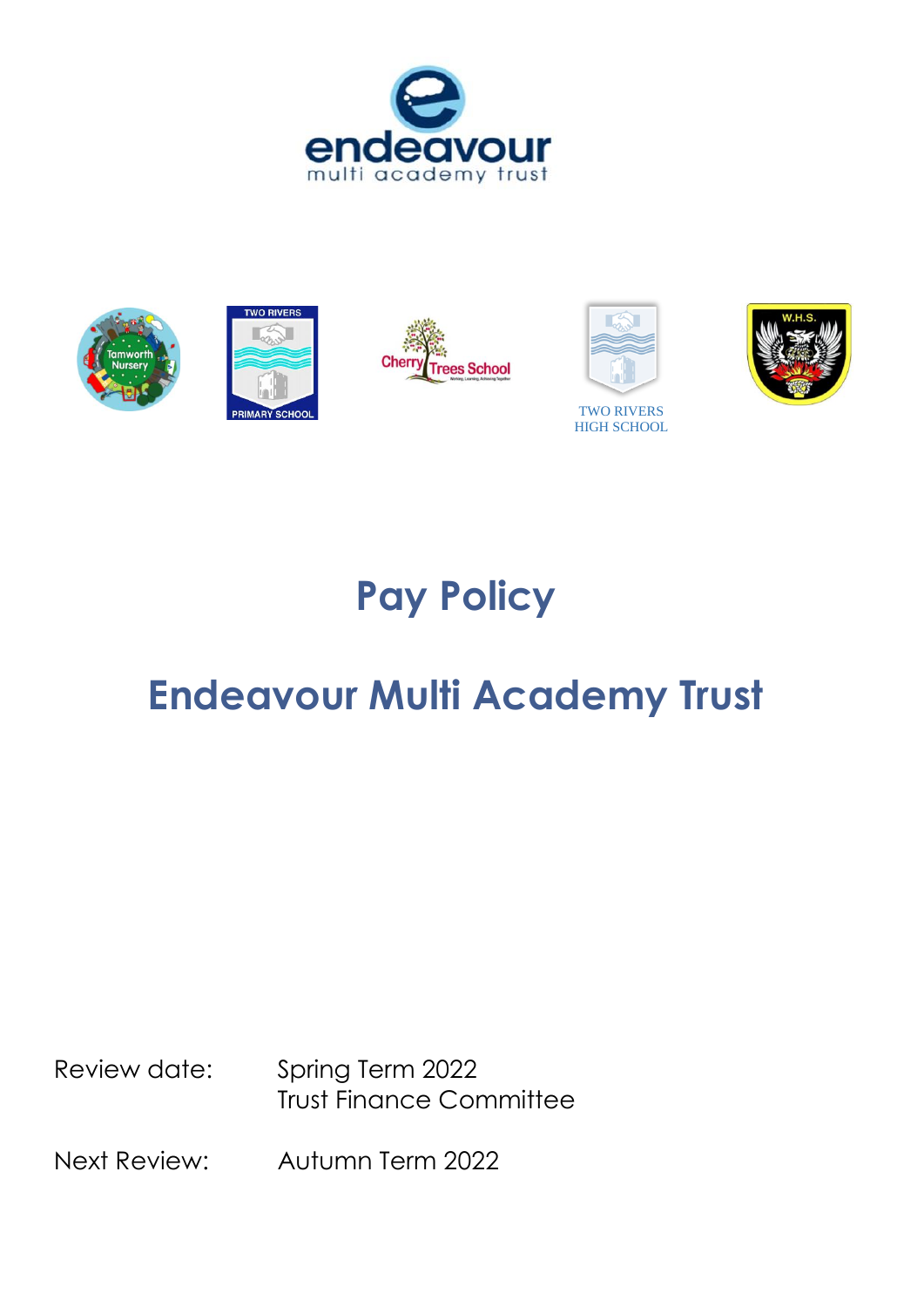#### **Introduction**

This Policy sets out the framework for making decisions on pay for teachers' and support staff including the procedures for determining appeals. It has been developed to comply with current legislation and the requirements of the school teachers Pay and Conditions Document (STPCD) and the locally agreed 'Framework for Support Staff Profiles'.

The Trust is committed to taking decisions in accordance with the 'key principles of public life': objectivity, openness and accountability. It recognises the requirement for a fair and transparent policy to determine the pay and grading for all staff employed in the school, which takes account of the conditions of service under which staff are employed and relevant statutory requirements.

The Trust recognises its responsibilities under relevant legislation including the Equality Act 2010, the Employment Relations Act 1999, the Part –time Workers (Prevention of Less Favourable Treatment) Regulations 2000, the Fixed-Term Employees (Prevention of Less Favourable Treatment) Regulations 2002 and will ensure that all pay related decisions are taken equitably and fairly in compliance with statutory requirements.

In adopting this pay policy the decisions on pay will be managed in a fair, just and transparent way. This policy aims to support the Improvement Plan by recognising that the school's staff are its most important resource and by providing a system which will enable The Trust to recruit, retain and motivate staff of the best quality. Pay decisions at this school are made by the Trust with the recommendations made by the Finance Committee.

When taking pay decisions, Endeavour MAT will have regard both to this pay policy and to the individual's particular post within the staffing structure.

The Trust will consider any recommended pay awards agreed nationally and will decide annually on whether or not these should be applied to the pay ranges detailed in this policy.

Where a pay award is applied it may be awarded on the basis of whole school improvement. Pay progression will always be applied on the basis of individual performance.

All teachers employed by Endeavour MAT will be paid in accordance with the statutory provisions of the STPCD as updated from time to time.

All support staff employed at this school will be paid in accordance with the scheme of conditions of service agreed by the National Joint Council for Local Government Services (referred to as the "Green Book" in this policy), unless specifically advised that alternative conditions apply.

Endeavour MAT will consult staff and unions on this policy and review it each year, or when other changes occur to:

a) The School Teachers' Pay and Conditions Document, to ensure that it reflects the latest legal position. The pay policy will comply with the current School Teachers' Pay and Conditions Document and the accompanying statutory guidance. It will be used in conjunction with them, but, in the event of any inadvertent contradictions, the document and guidance will take precedence.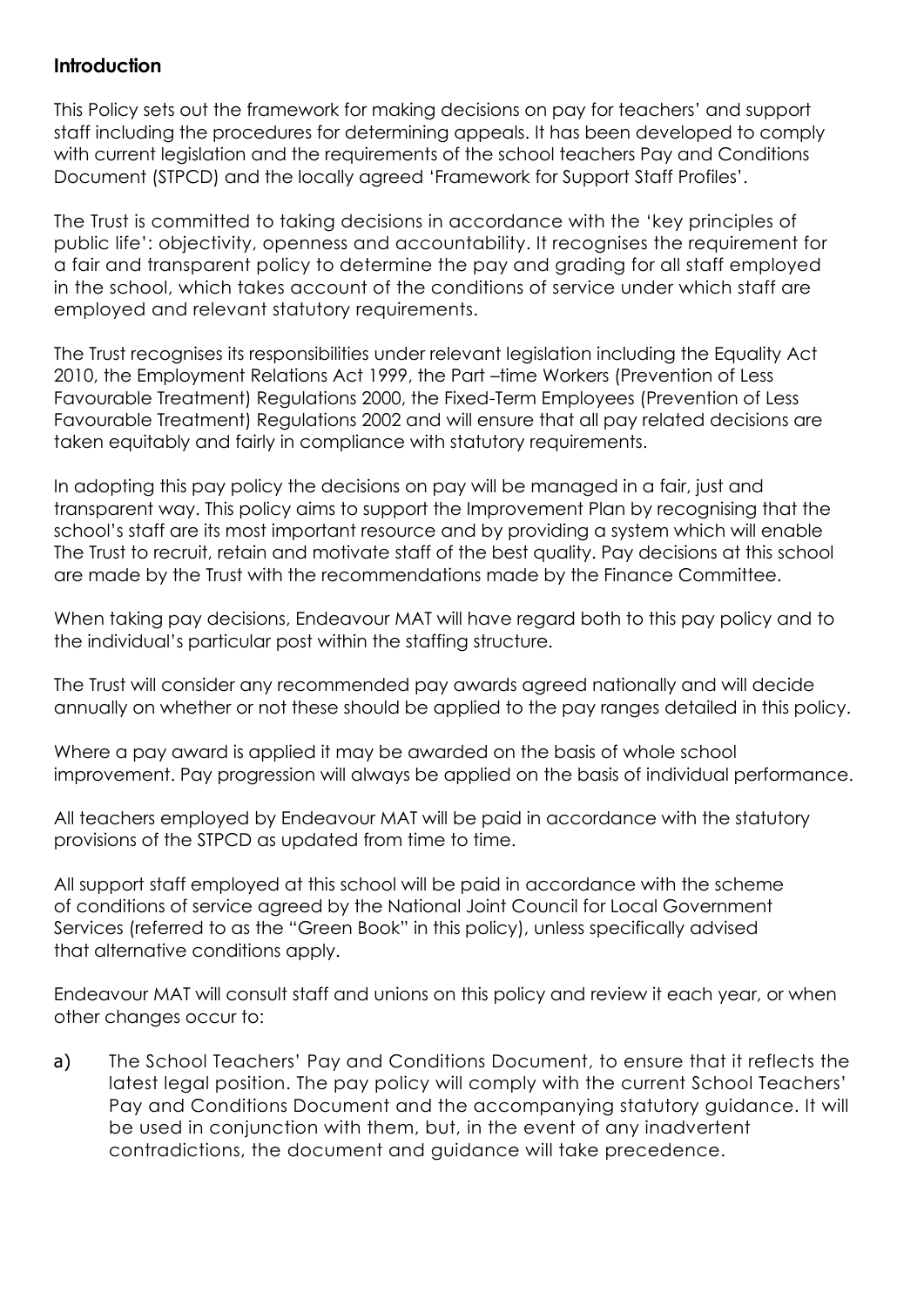b) The scheme of conditions of service agreed by the National Joint Council for Local Government Services (referred to as the "Green Book" in this policy), as adopted and applied through local agreement.

Endeavour MAT will consult staff in regard to the local provisions of their pay policy and any subsequent proposed changes.

# **Support Staff**

The Trust has adopted a Framework of Support Staff Profiles to ensure that the requirements of the Single Status Agreement 1997 are met. Endeavour MAT has the authority to determine the job description and person specifications within the Framework that match the duties and responsibilities covered by positions within the support staffing structure for the school.

In response to the Green Book pay award for 2021, the pay and grading of support staff has been assimilated into the nationally revised pay structure to be implemented on 1 April 2021 (see Appendix 5). In adopting the Framework, the organisation is assured that:

- all decisions will be based on an objective approach to pay and grading according to criteria laid down in the relevant national agreements;
- decisions will be applied as consistently as possible across the staff groups concerned as well as within those staff groups;
- any differences in pay between two employees within the same staff group will be justified in terms of a genuine and material difference in their circumstances and duties and responsibilities undertaken;
- all decisions will have regard to equality of opportunity, and in particular, relevant employment legislation;
- posts carrying similar levels of responsibility will be rewarded equally and all staff will be treated equitably.

The Local Governing Board will determine the staffing structure for each school. This will set out the agreed posts, duties and responsibilities, and reporting lines. Both the STPCD and Green Book require that salaries and salary ranges attached to each post be based on the duties and responsibilities attached to it in the staffing structure.

#### **Pay Reviews**

Endeavour MAT will ensure that every teacher's salary is reviewed annually, with effect from 1 September and by no later than 31 October each year and that all teachers are given a written statement, after this deadline, setting out their salary and any other financial benefits to which they are entitled.

Reviews may take place at other times of the year to reflect any changes in circumstances or job description that lead to a change in the basis for calculating an individual's pay. A written statement will be given after any review and where applicable will give information about the basis on which it was made.

Decisions on the pay of the Chief Executive will be communicated by the Trust Board, in writing, in accordance with the STPCD timing of salary determination and notification.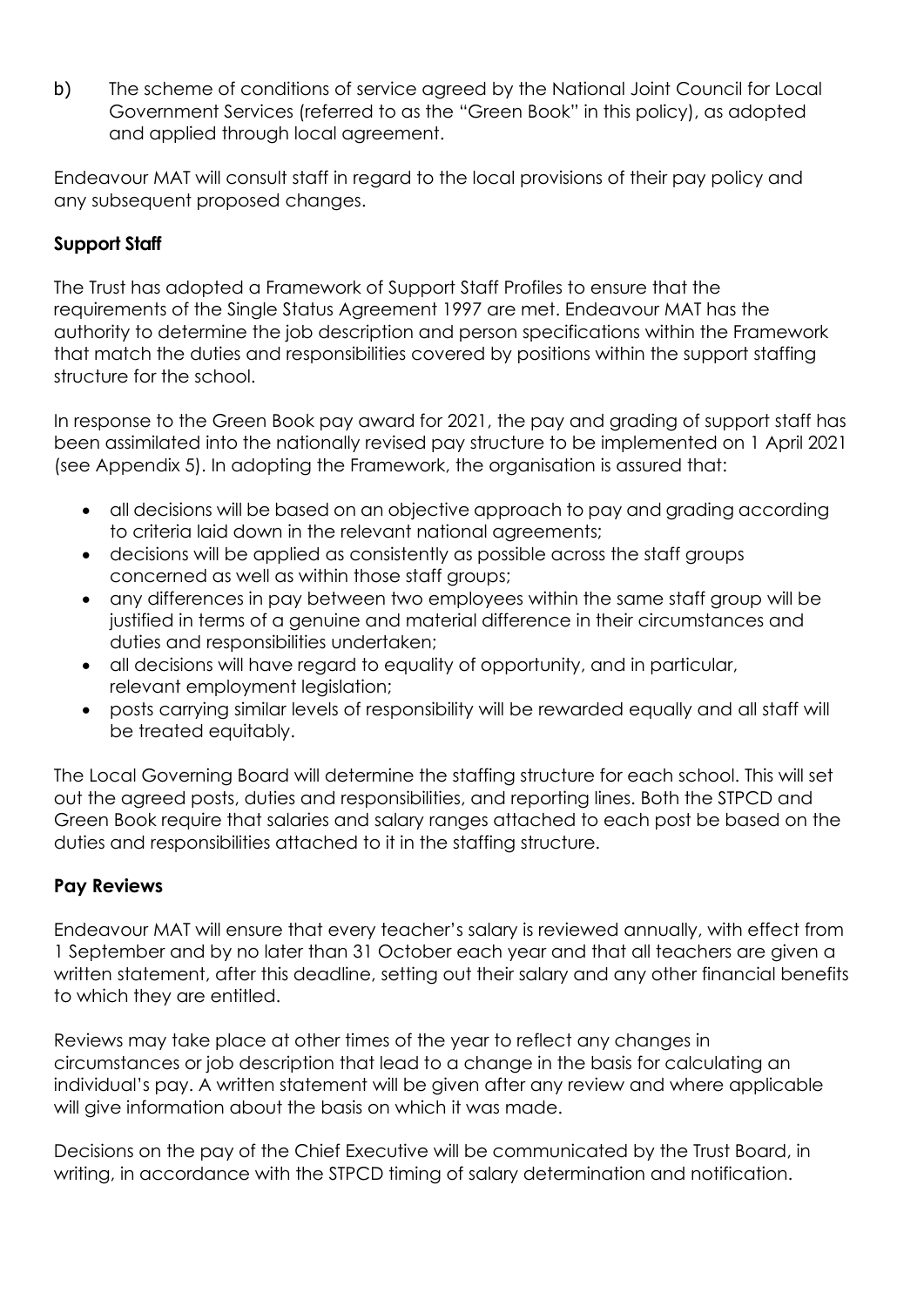Where a pay determination leads or may lead to the start or cessation of a period of safeguarding, the Trust will give the required notification as soon as possible and no later than one month after the date of the determination.

Salary Safeguarding will apply in accordance with the STPCD.

## **The Trust Finance Committee**

The role and responsibilities of the Finance Committee are outlined at Appendix 1. Pay decisions are made by the Trust Board which has delegated pay responsibilities to the Finance Committee. The Finance Committee shall establish and review the pay policy, subject to the approval of the Trust Board and have the authority to take pay decisions on behalf of the Trust Board in line with the policy.

# **Appeals**

All employees are entitled to seek a review of any determination in relation to their pay and therefore the appeals process contained in this document will be adopted in all cases where an employee wishes to make an appeal against a pay decision. This will take place at a local level.

# **Determination of Executive Pay Ranges**

Taking into account the overall group size of the schools within the MAT, the Trust Board has assigned a pay range within the School Headteacher Group 8 to the posts held on the Executive Pay Range in recognition of the complexity and accountability of work across the Trust and also the work that is completed outside the organisation.

Endeavour MAT will ensure than the maximum of the pay range and any additional payments does not exceed 25% of the maximum of the Headteacher group size other than in exceptional circumstances. In such circumstances, the Trust will seek external independent advice and support its decision with a business case.

In accordance with the Academies Financial Handbook. It is to be noted that the Executive Group Range will not increase when other schools join the Endeavour Trust. The total unit score will increase in these circumstances.

The Executive Pay Range is set out in Appendix 4.

# **Determination of leadership pay ranges**

Determination of the pay and allowances for executive pay and the leadership team will be considered in accordance with STPCD.

When determining the appropriate pay range, the Chief Executive, Education Development Officer, Headteachers and Deputy Headteachers, the Trust Board will ensure that there is appropriate scope within the range to allow for performance related progress over time.

The maximum of the Headteacher or Deputy Headteacher pay range must not exceed the maximum of the Headteacher group for the school. The pay range for a Headteacher or Deputy will not overlap the executive pay range.

The Leadership Pay Range is set out in Appendix 4.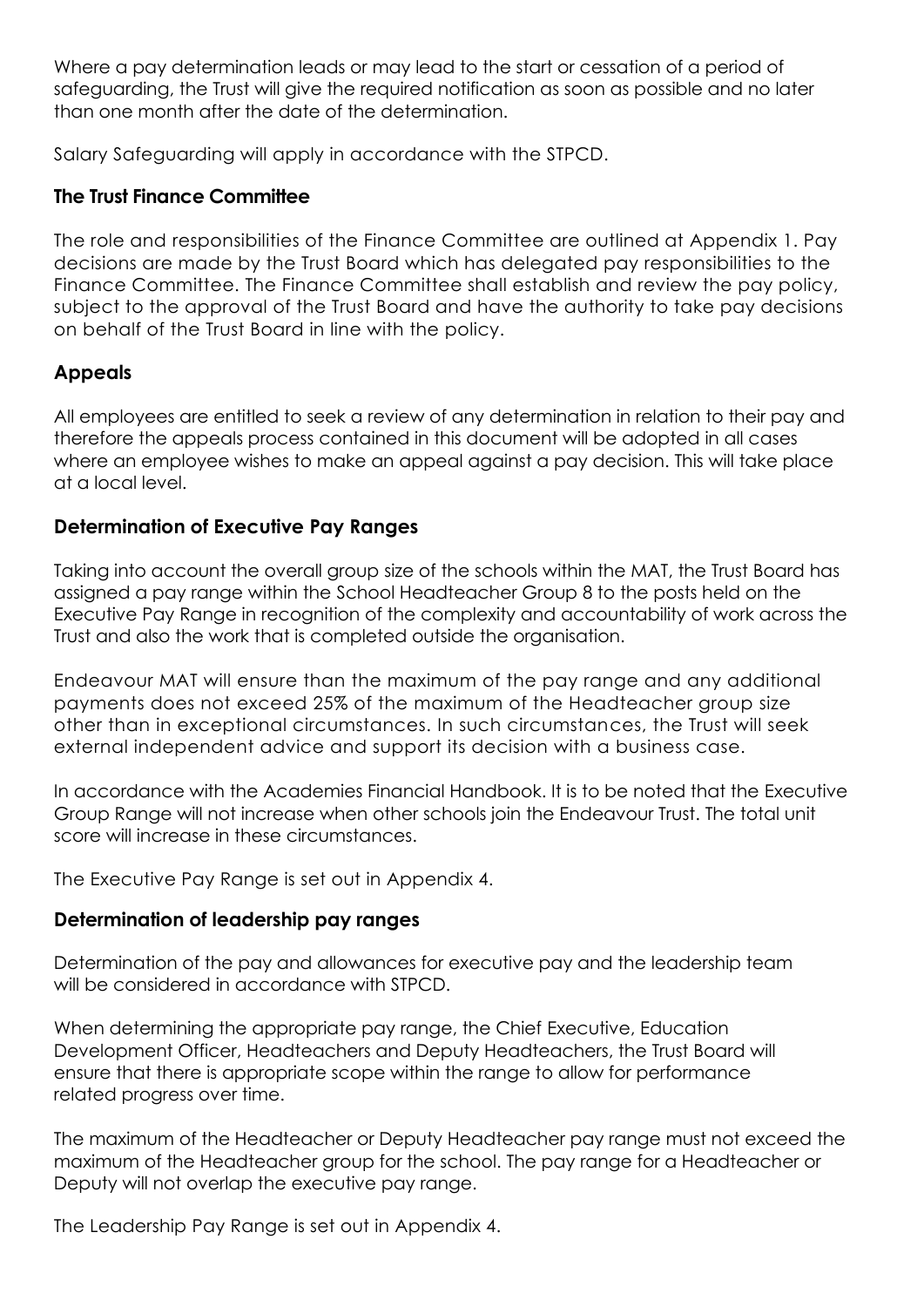## **Leadership Group Progression Criteria**

Members of the leadership group must demonstrate sustained high-quality performance, with particular regard to leadership, management and pupil progress at the school and will be subject to a review of performance against performance objectives before any performance points will be awarded.

Endeavour MAT will consider movement by more than one point in line with the provisions of the STPCD.

The salary point of members of the leadership group will be reviewed annually taking account of the performance objectives set under the school's appraisal system and the progression arrangement set out in the STPCD.

# **Recruiting Teaching Staff**

Central recruitment – all vacancies are reviewed by the central team and may include internal adverts.

Advertisements for vacant posts in a school must be considered by the Chief Executive and relevant Committee.

Advertisements for posts will include the relevant pay range for the post determined by the Trust Board as appropriate for the post and as contained in the relevant section of this pay policy. The advertisement will reflect the expected level of skills and experience for appropriate candidates relevant to the post and include details of any additional payments or allowances applicable to the post.

Where the post is on a temporary or fixed term basis, the advertisement will specify the reason for and duration of the post.

# **Basic Pay Determination on Appointment of a Classroom Teacher**

On appointment the Trust will determine the starting salary within that range to be offered to the successful candidate.

In making such determinations, the Trust will take into account a range of factors including;

- The nature of the post
- The nature of the qualifications, skills and number of years' experience required
- The wider school context
- Current salary

There is no assumption in the STPCD that a teacher will be paid at the same rate as they were being paid in a previous school. It is the responsibility of the Trust to decide on this issue.

#### **Pay Progression based on Performance for Main Pay Range Teachers**

In this school all teachers can expect to receive regular constructive feedback on their performance and are subject to annual appraisal that recognises their strengths, informs plans for their future development and helps to enhance their professional practice. The arrangements for teacher appraisal are set out in the school's Performance Management Policy.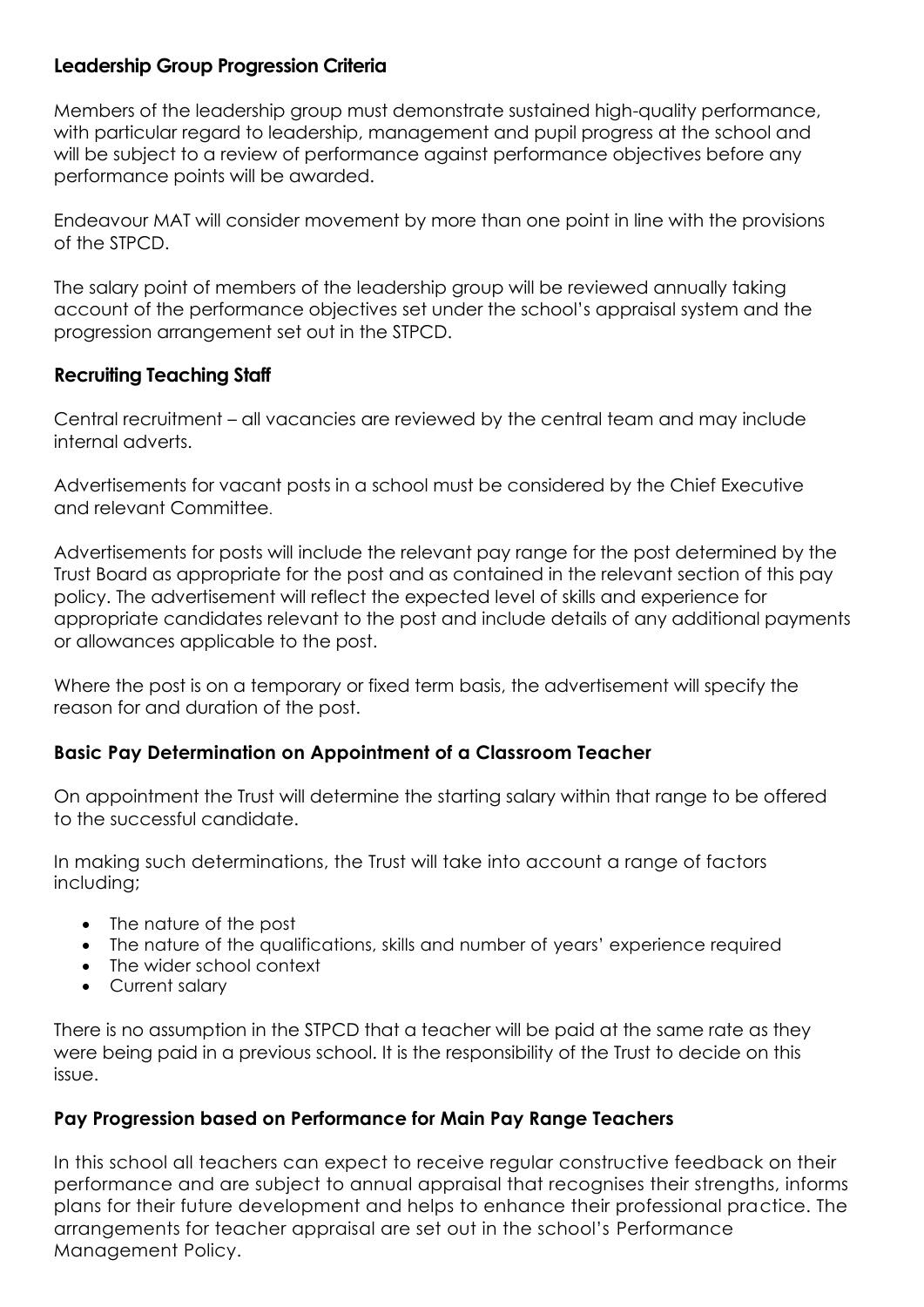The Trust Board has agreed the professional skill levels for teachers at this school; these are detailed in the school's Performance Management Policy.

Progression between pay points will be based on the teacher demonstrating, through their appraisal that they meet the teacher standards and identified targets for the new pay point. In the case of ECT's, whose appraisal arrangements are different, pay decisions will be made by means of the statutory induction process.

Endeavour MAT has determined that normally progression within a range will be by annual increments. However, where a teacher's performance has been of a sustained high quality, exceeding school expectations at that level, the Trust Board may award accelerated progression within the range. Progression to the next point will be subject to the criteria for the higher point being met.

To be fair and transparent, assessments of performance will be properly rooted in evidence. In this school we will ensure fairness by the arrangements detailed in the Performance Management Policy.

The evidence used will be only that available through the appraisal process and this is detailed in the Performance Management Policy.

Teachers' appraisal reports will contain pay recommendations. Final decisions about whether or not to accept a pay recommendation will be made by the Trust Board, taking into account advice from the Senior Leadership Team who will have regard to the confidential appraisal report.

Progression within a pay range will be subject to a review of the teacher's performance set against the annual appraisal review and the Teacher Standards. Endeavour MAT may determine that no incremental progression will be awarded if a teacher's performance is below expectations and appraisal objectives are not met.

For teachers on the Upper Pay Range, pay progression will be based on two successful consecutive appraisal reviews.

For unqualified teachers on the Unqualified Teachers' Pay Range, pay progression will be awarded following each successful appraisal review.

Only in exceptional circumstances will teachers on the Upper Pay Range be awarded a further point on the Upper Pay Range more frequently than at two yearly intervals.

#### **Leading Practitioner Roles**

This Trust has decided not to establish posts of Leading Practitioner.

Such posts may be established for teachers whose primary purpose is the modelling and leading improvement of teaching skills, where those duties fall outside the criteria for the TLR payment structure.

When determining the pay range for such posts, the Trust Board will do this by reference to the weight of the responsibilities of the post and consider pay equality with other posts and fair pay relativities between posts of differing levels of responsibility.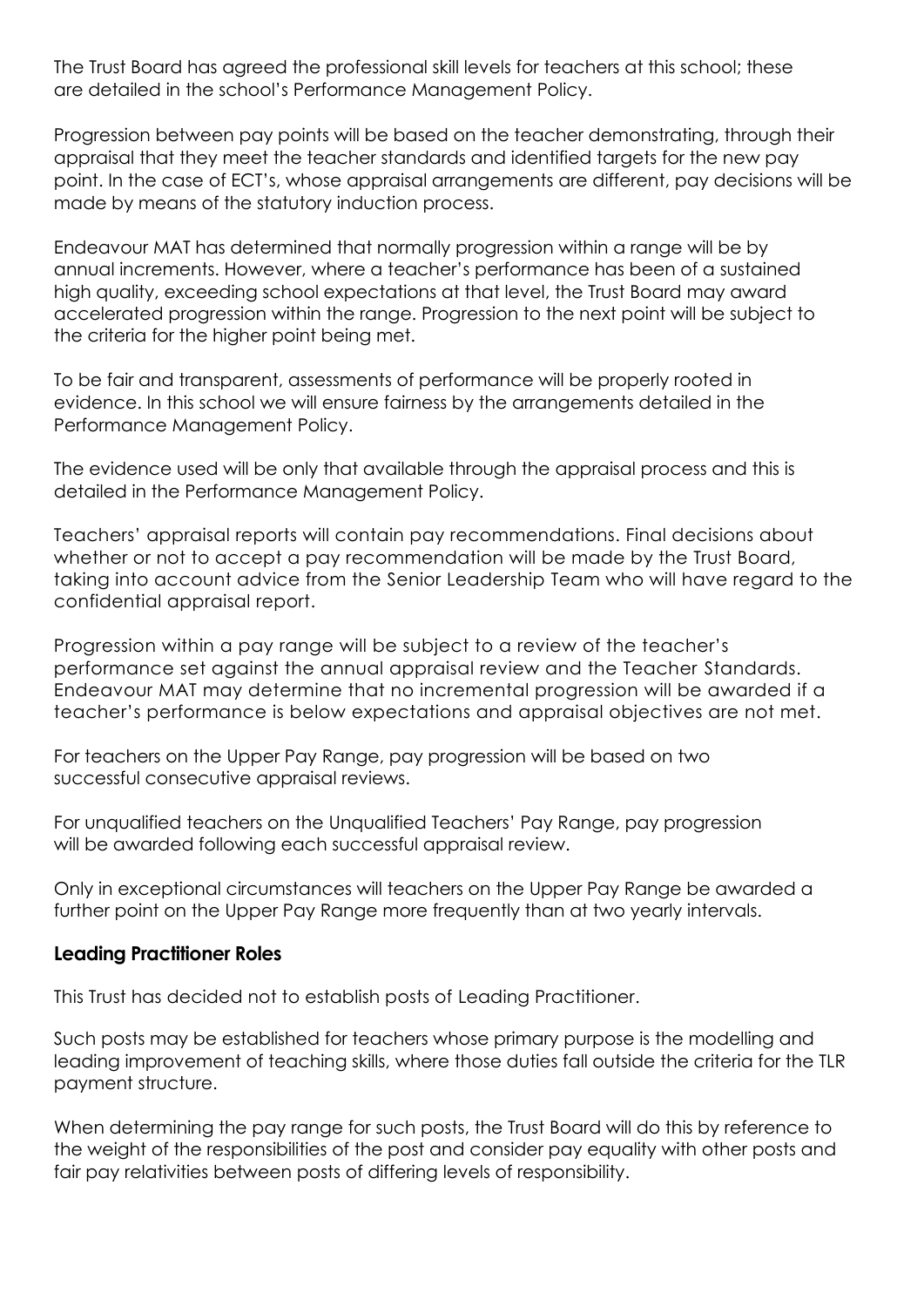# **Working Time**

A qualified teacher employed full time must be available for work for 195 days, of which:

- a) 190 days must be days on which the teacher may be required to teach pupils and perform professional duties; and
- b) 5 days must be days on which the teacher may only be required to perform other duties.

# **Upper Pay Range and Assessment**

Any qualified teacher may apply to be paid on the Upper Pay Range and any such application must be assessed in line with this policy. It is the responsibility of the teacher to decide whether or not they wish to apply to be paid on the Upper Pay Range.

The Trust has established a pay structure for classroom teacher posts paid on the Upper Pay Range. See appendix 4.

# **Application Process**

Applications may be made once a year. A teacher wishing to apply for assessment against the threshold standards should submit an application to the Headteacher by no later than 31 October and their appraisal review. A template application form is at Appendix 2.

If a teacher is simultaneously employed in a school outside of Endeavour MAT they may submit separate applications if they wish to apply to be paid on the Upper Pay Range in that other school or schools. The Trust will not be bound by any pay decision made by another school outside of Endeavour MAT.

#### **Evidence to be included in the application**

All applications should be made using the application form and two consecutive appraisal reviews, including any recommendation on pay (or where that information is not available a summary or statement of evidence designed to demonstrate that the teacher has met the assessment criteria).

All pay related decisions will be taken in accordance with relevant equalities legislation, Employment Relations Acts and Part-time Workers and Fixed-term Employees Regulations.

Appropriate consideration will be given where staff have been absent for long periods e.g. due to sickness or maternity leave.

#### **The Assessment**

An application from a qualified teacher will be successful where the Trust Board is satisfied that:

- the teacher is highly competent in all elements of the relevant standards and;
- the teacher's achievements and contribution to the school are substantial and sustained.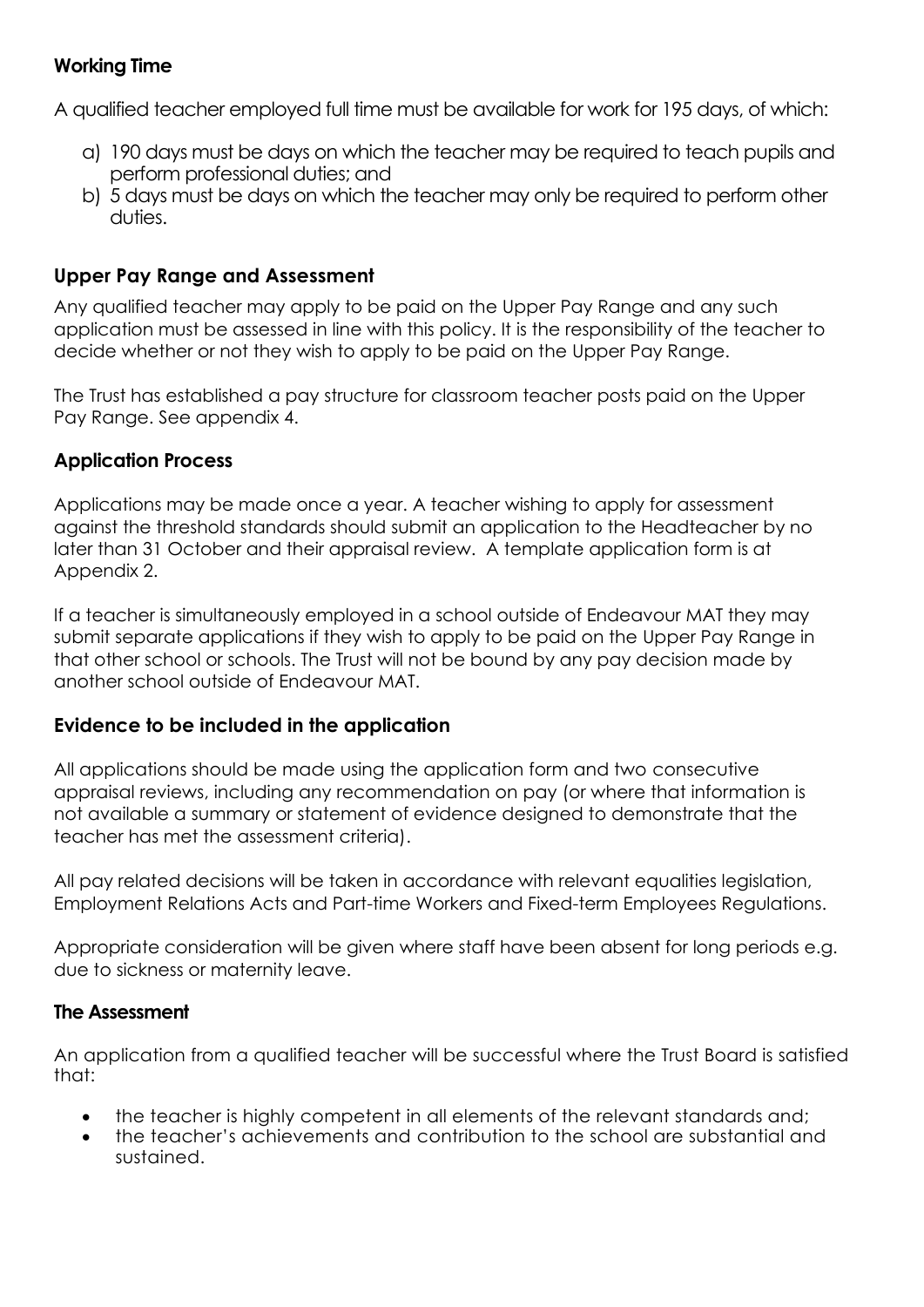- *'highly competent' includes performance which demonstrates that all aspects of teaching over time are at least good and many aspects are outstanding, including evidence to show that the teacher can provide coaching and mentoring to other teachers, model effective teaching practice and show other teachers how to make a wider contribution to the work of the school which supports them to develop their teaching practice and meet the relevant standards;*
- *'substantial' means of significant importance and value to the school, being a role model for teaching and learning and making a significant contribution to raising pupil progress and outcomes both in their own classroom and across the school;*
- *'sustained' means continuously showing teaching practice which has grown over the appraisal period and is now consistently good to outstanding.*

For the purposes of this policy the Trust will be satisfied that the teacher has met the expectations for progression to the Upper Pay Range where the above assessment criteria have been evidenced by two successful and consecutive appraisal reviews.

The assessment will be made within 10 working days of the receipt of the application or the conclusion of the appraisal process whichever is later.

If successful, a teacher will move to the Upper Pay Range from the previous 1 September and will be placed on point 1 of the range.

If unsuccessful, feedback will be provided by the Chief Executive as soon as possible and at least within 5 working days of the decision.

This will include the right of appeal against this pay decision under the appeal arrangements.

#### **The Teachers Main Pay Range**

Other qualified teachers will be paid on the Main Pay Range within the minimum and maximum of the Main Pay Range as set out in STPCD.

Endeavour MAT has established a pay structure for classroom teacher posts paid on the Main Pay Range. See appendix 4.

#### **Unqualified Teachers Pay Range**

An unqualified teacher will be paid on the pay range for unqualified teachers within the minimum and maximum of the Unqualified Pay Range set out in STPCD.

Endeavour MAT has established a pay structure for unqualified teacher posts paid on the Unqualified Teacher Pay Range. See Appendix 4.

#### **Unqualified Teacher Allowance**

Endeavour MAT may pay an additional allowance to unqualified teachers when that the teacher has:

• taken on a sustained additional responsibility which is focused on teaching and learning and;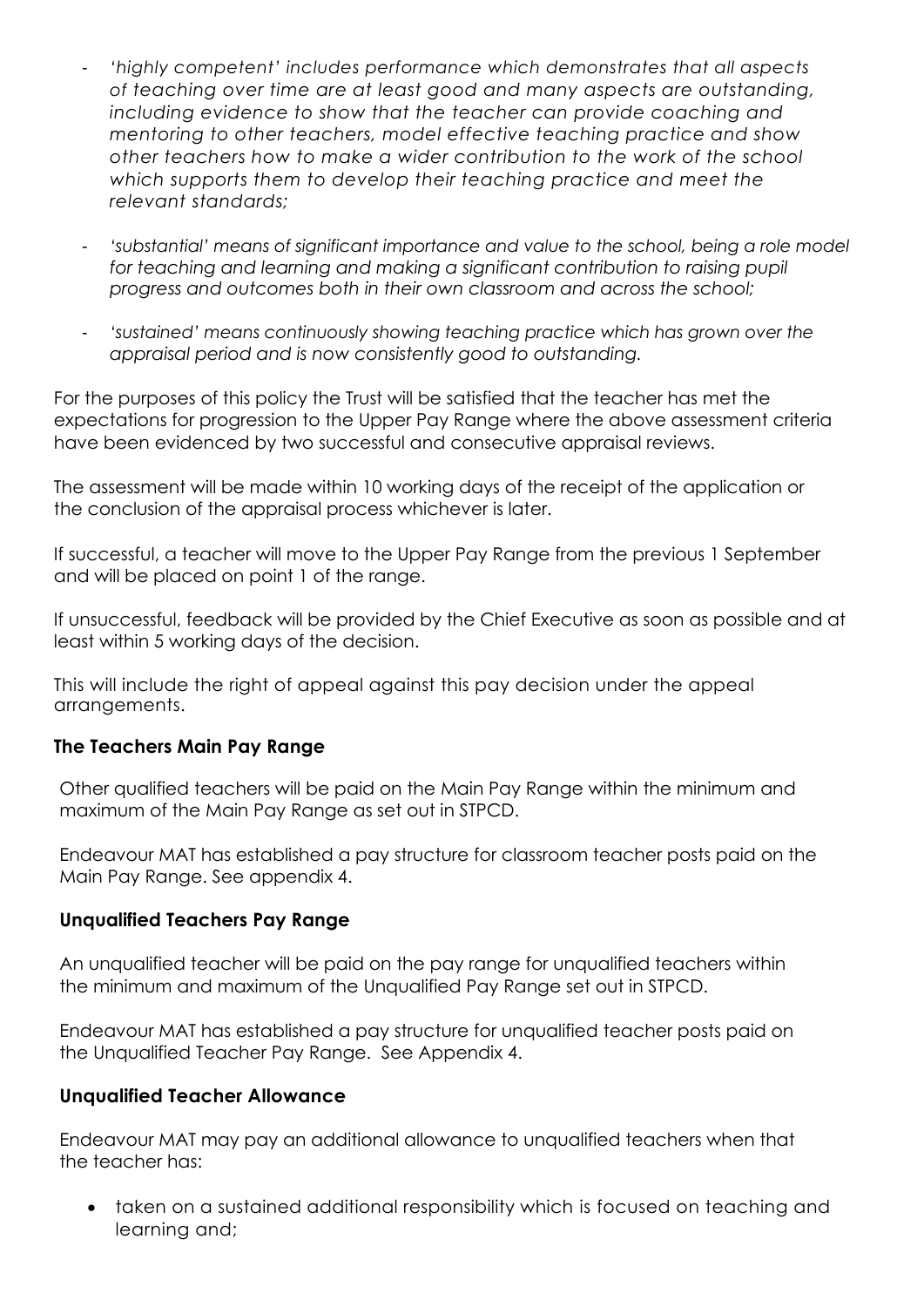• requires the exercise of a teachers' professional skills and judgement or qualifications or experience which bring added value to the role being undertaken.

Unqualified teachers may not hold TLR's or SEN allowances.

# **Part-time Teachers**

Teachers employed on an ongoing basis at the school but who work less than a full working day or week are deemed to be part-time. The Trust will give them a written statement detailing their working time obligations and the mechanism used to determine their pay, subject to the provisions of the statutory pay and working time arrangements and by comparison with the school's timetabled teaching week for a fulltime teacher in an equivalent post.

The remuneration of part time teachers including salary and any allowances, except for TLR3s, will be determined in accordance with the pro rata principle as defined in the STPCD.

# **Short Notice/Supply Teachers**

Teachers who work on a day-to-day or other short notice basis will be paid on a daily basis calculated on the assumption that a full working year consists of 195 days; periods of employment for less than a day being calculated pro-rata.

#### **Allowances and Payments**

Special Education Needs Allowance

A SEN Allowance as prescribed by the STPCD of no less than specified minimum and no more than the specified maximum per annum is payable to a classroom teacher if that teacher:

- (1) is in any SEN post that requires a mandatory SEN qualification and involves teaching pupils with SEN;
- (2) is in a special school;
- (3) who teaches pupils in one or more designated special classes or units in a school or, in the case of an unattached teacher, in a Local Authority unit or service; and
- (4) in any non-designated setting (including any Pupil Referral Unit) that is analogous to a designated special class or unit, where the post:
	- involves a substantial element of working directly with children with SEN;
	- requires the exercise of a teacher's professional skills and judgement in the teaching of children with SEN; and
	- has a greater level of involvement in the teaching of children with SEN than is the normal requirement of teachers throughout the school or unit within the school or, in the case of an unattached teacher, the unit or service.
	- Endeavour will only award level 1 SEN allowances and use other recognised mechanisms to award for further responsibilities.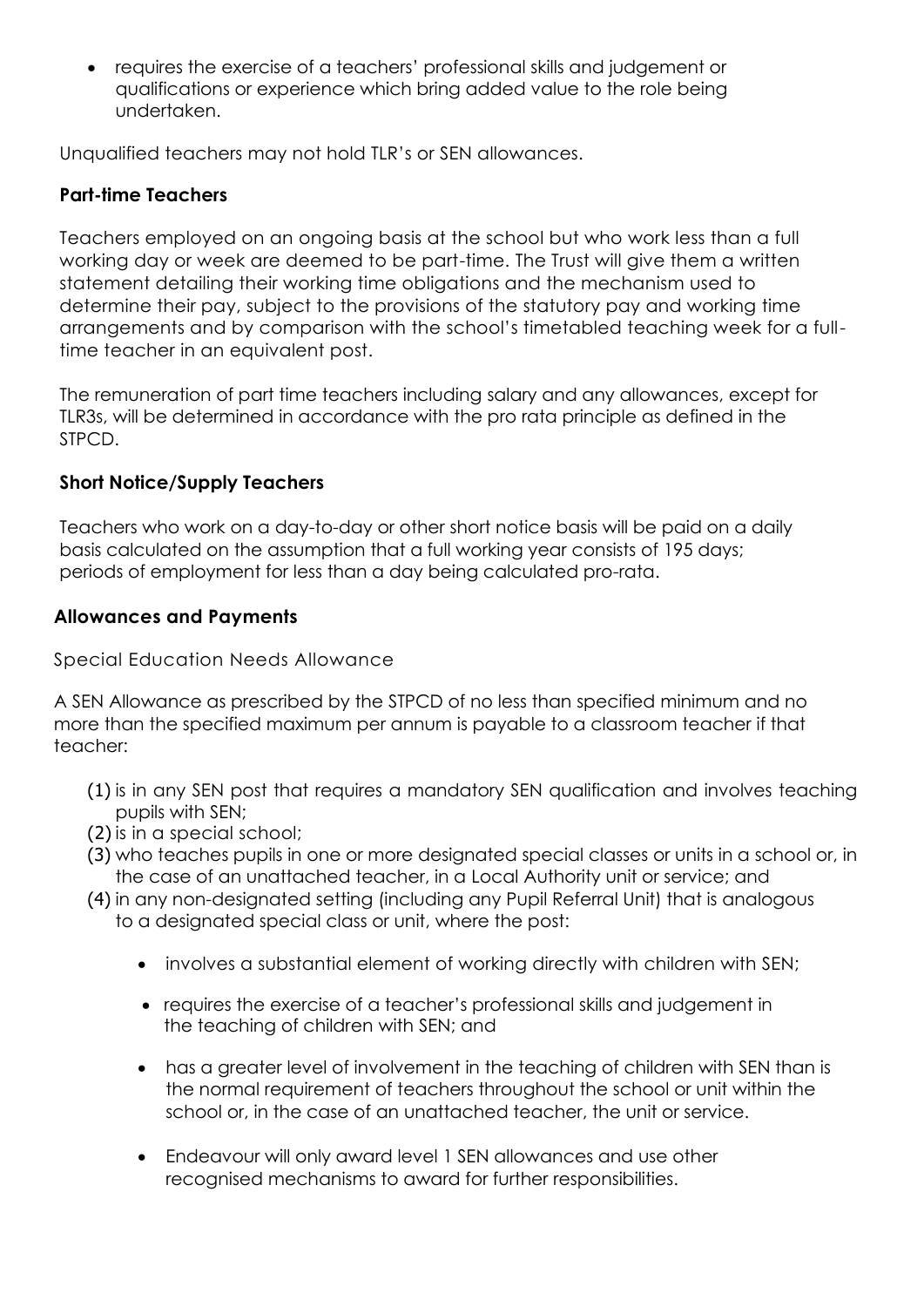# **Recruitment and Retention**

Endeavour MAT will:

- pay recruitment awards where it is considered necessary as an incentive to the recruitment of new teachers, for a fixed period of time.
- pay retention awards where it is considered necessary to retain the service of existing teachers, for a fixed period of time.
- make clear at the outset the expected duration of any incentive and benefits and the review date after which they may be withdrawn.
- will conduct annual review of all incentives, support or benefits.

# **Teaching and Learning Responsibility Payments (TLRs)**

TLRs will be awarded to the holders of the posts indicated in the school's staffing structure. TLR Values within the school are detailed in Appendix 4.

Before awarding a TLR, the relevant body must be satisfied that the teacher's duties include a significant responsibility that is not required of all classroom teachers, and that:

- a) is focused on teaching and learning;
- b) requires the exercise of a teacher's professional skills and judgement;
- c) requires the teacher to lead, manage and develop a subject or curriculum area;
- d) or to lead and manage pupil development across the curriculum;
- e) has an impact on the educational progress of pupils other than the teacher's assigned classes or groups of pupils; and
- f) involves leading, developing and enhancing the teaching practice of other staff.

Before awarding a TLR 1, the Trust will be satisfied that the significant responsibility referred to in the previous paragraph includes in addition, line management responsibility for a significant number of people.

Endeavour MAT will ensure that the use of TLR3 applies only to clearly time limited school improvement projects or one-off externally driven responsibilities and where there is a genuine development or operational need.

TLR3 payments will not be used to replace or otherwise limit teachers' pay progression on the Main, Upper or Leading Practitioner Pay Ranges.

# **Additional Payments**

The circumstances in which additional payments may be made to teachers are set out in the School Teachers' Pay and Conditions Document (STPCD).

The STPCD does not provide for the payment of "honoraria" to teachers in any circumstances.

Endeavour MAT may make additional payments to all teaching staff (including the Leadership Group) in respect of continuing professional development and activities and out of school hours learning undertaken other than on any of the 195 days of the normal working year (i.e. at weekends and during school closure periods).

The Trust accepts that the absence from the normal duties of a teacher undertaking training will cause disturbance to the pupils' education. They have therefore authorised the payment of a special allowance where, in the opinion of the Chief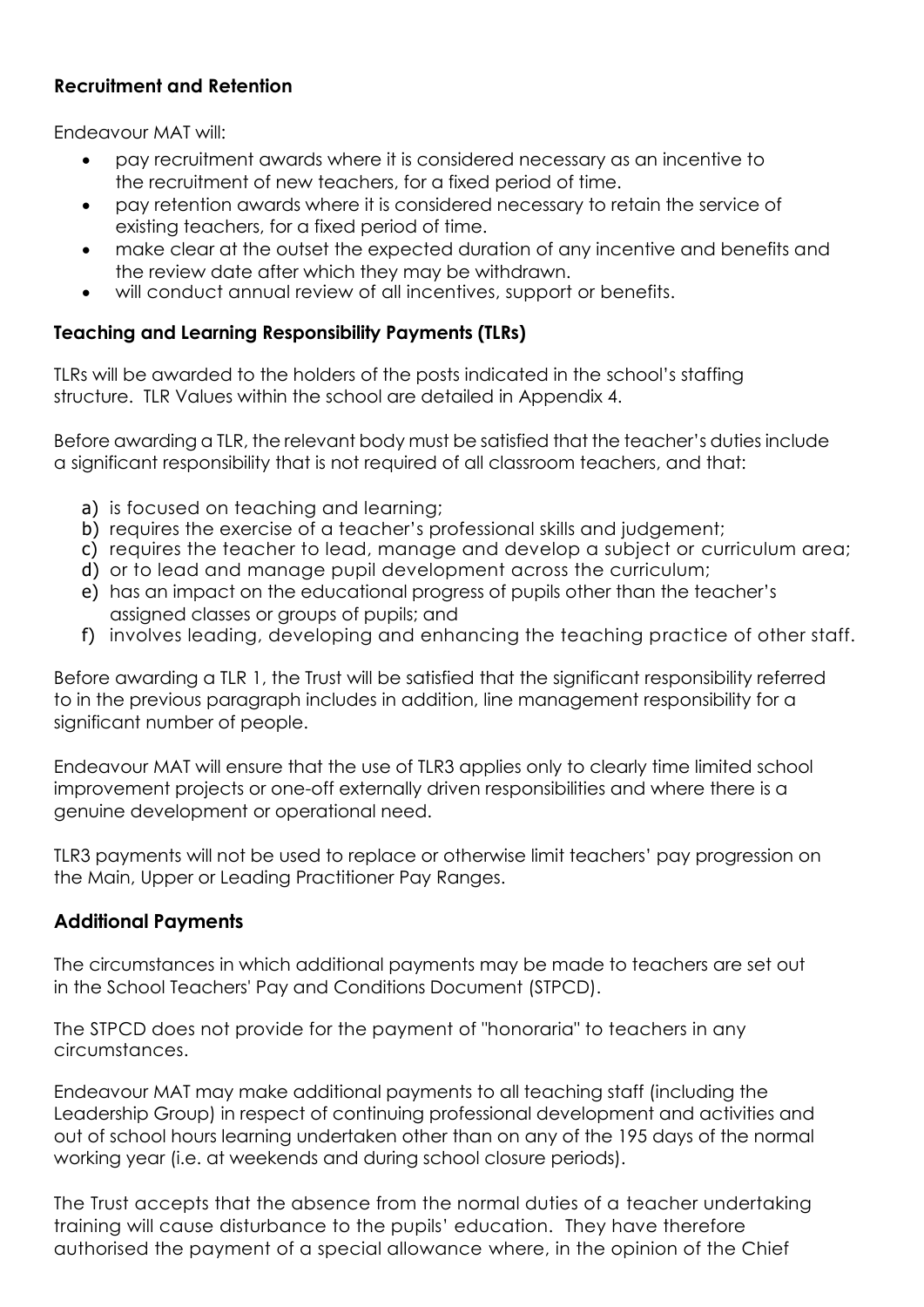Executive, essential training can be received outside of the normal year and it is in the interests of the school for it to be received then. All such payments must be contained within the in-service training budget.

The allowance will be calculated as follows:

- Option A: a daily rate for each full-time teacher calculated as 1/195 of his/her actual salary (or of the full-time equivalent salary for part-time staff).
- Option B: a daily rate of 1/195 of Point [to be determined by the Trust] on the Classroom Teachers' Scale, irrespective of the actual salary point of the Teacher concerned.

Payments for part days will be based on the hours involved; a full day being deemed to be 6½ hours.

The basis of these payments will be reviewed annually.

In all cases, the teacher's participation in training outside of the normal year is voluntary.

#### **Support Staff**

The Framework of Support Staff Profiles and the Green Book Pay and Grading Structure form part of the Whole School Pay Policy.

All support staff will be appointed to a profile within the Framework of Support Staff Profiles.

The Pay and Grading Structure reflects a points-to-pay relationship; the points attached to each post within the framework determine the salary that will be paid.

The Pay and Grading Structure has grades with incremental points within it. New employees will normally start at the bottom of the grade. The penultimate point is a Contribution Based Point.

The staffing structure is normally reviewed annually. When this review covers the support staff staffing structure the Trust (though an appropriate Committee) will use the Framework of Support Staff Profiles to determine the positions within the support staff structure and the pay grade applicable to the post.

When the framework does not cover a position, advice will be taken to ensure that duties and responsibilities are evaluated, and an appropriate grade attached.

#### **Pay Progression for Support Staff**

In April of each year employees will automatically move to the next incremental point plus any standard of living increase.

When the employee is due to move to the final incremental point within the grade it will not be an automatic progression. It will be dependent upon their satisfactory performance which will be identified within their Performance Management Review.

#### **Acting-Up Allowances**

Endeavour MAT reserves the right to pay any member of staff additional salary where he/she covers in the prolonged absence of a more senior colleague. A review will take place within 20 working days of the start of the absence.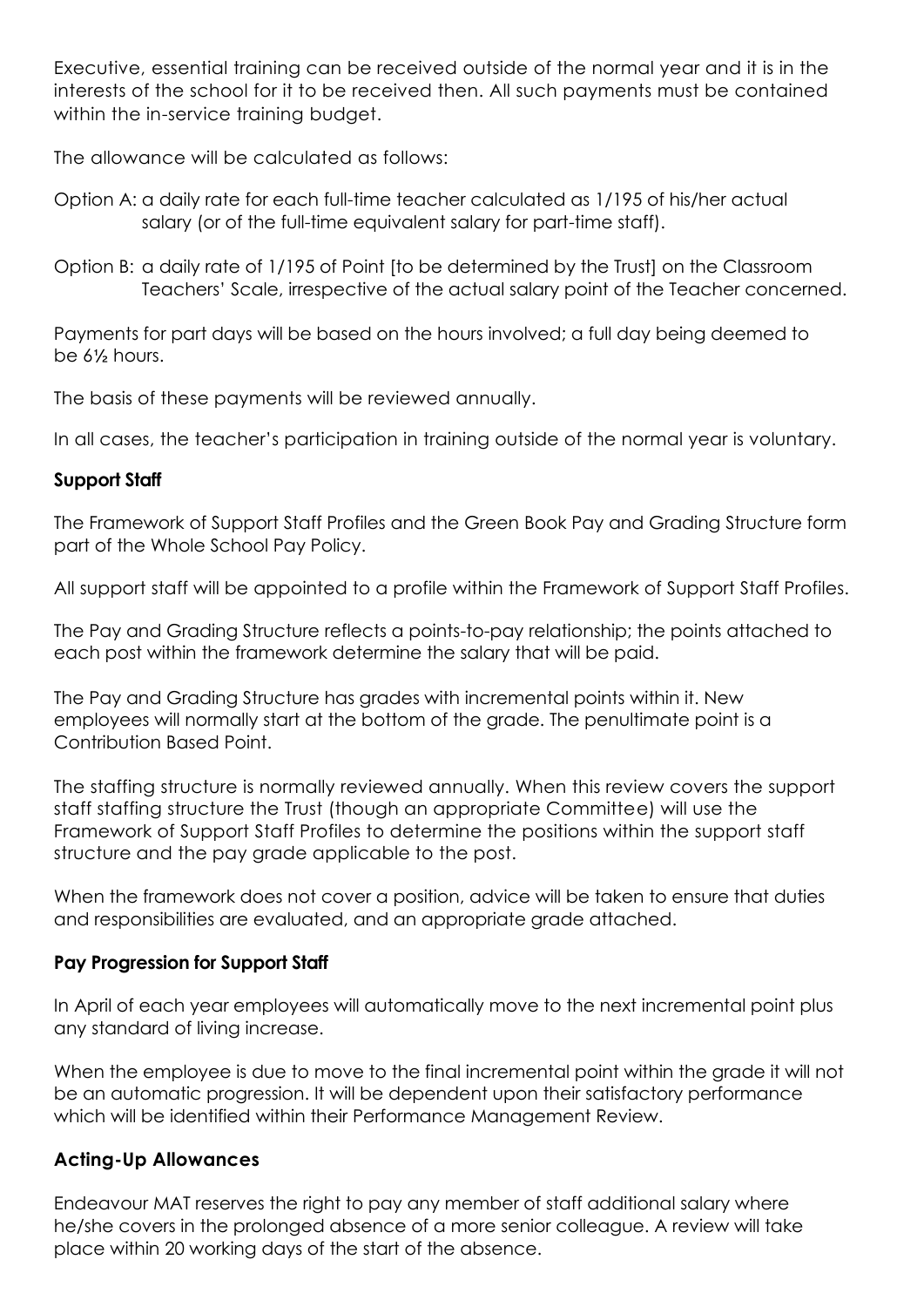#### **Salary Sacrifice Arrangements/Childcare Vouchers**

Endeavour MAT will offer salary sacrifice arrangements to allow staff to participate in voluntary schemes such as the Childcare Voucher Scheme.

# **Cover Arrangements**

Teachers should be required to cover only rarely, and only in circumstances that are not foreseeable. This does not apply to teachers who are employed wholly or mainly for the purpose of providing such cover.

# **Appeals**

The arrangements for considering appeals are as follows:

An employee may seek a review of any determination in relation to his/her pay or any other decision that affects his/her pay.

The following list includes the usual reasons for seeking a review of pay. i.e. that the person or committee by whom the decision was made:

- incorrectly applied any provision of the relevant conditions of service;
- failed to have proper regard for statutory guidance;
- failed to take proper account of relevant evidence;
- took account of irrelevant or inaccurate evidence;
- was biased; or
- otherwise unlawfully discriminated against the employee.

# **Procedure for Considering Appeals Relating to Salary at a Local School Level.**

The order of proceedings is as follows:

- 1. The employee receives written confirmation of the pay determination and where applicable the basis on which the decision was made.
- 2. If the employee is not satisfied, he/she should seek to resolve this by discussing the matter informally with the Headteacher making the recommendation to the Logistics Committee within ten working days of the decision. Where this is not possible or where the employee continues to be dissatisfied, he/she may follow a formal appeal process.
- 3. The employee should set down in writing the grounds for questioning the pay decision and send it to the Chair of the Appeal Committee who was not involved in the original determination normally within 10 working days of receiving the outcome of the informal discussion with the Headteacher.
- 4. Any appeal should be heard by a panel of three local governors who were not involved in the original determination. The teacher will be given the opportunity to make representations in person. The decision of the Appeal Panel will be given in writing, and where the appeal is rejected will include a note of the evidence considered and the reasons for the decision.

No further right of appeal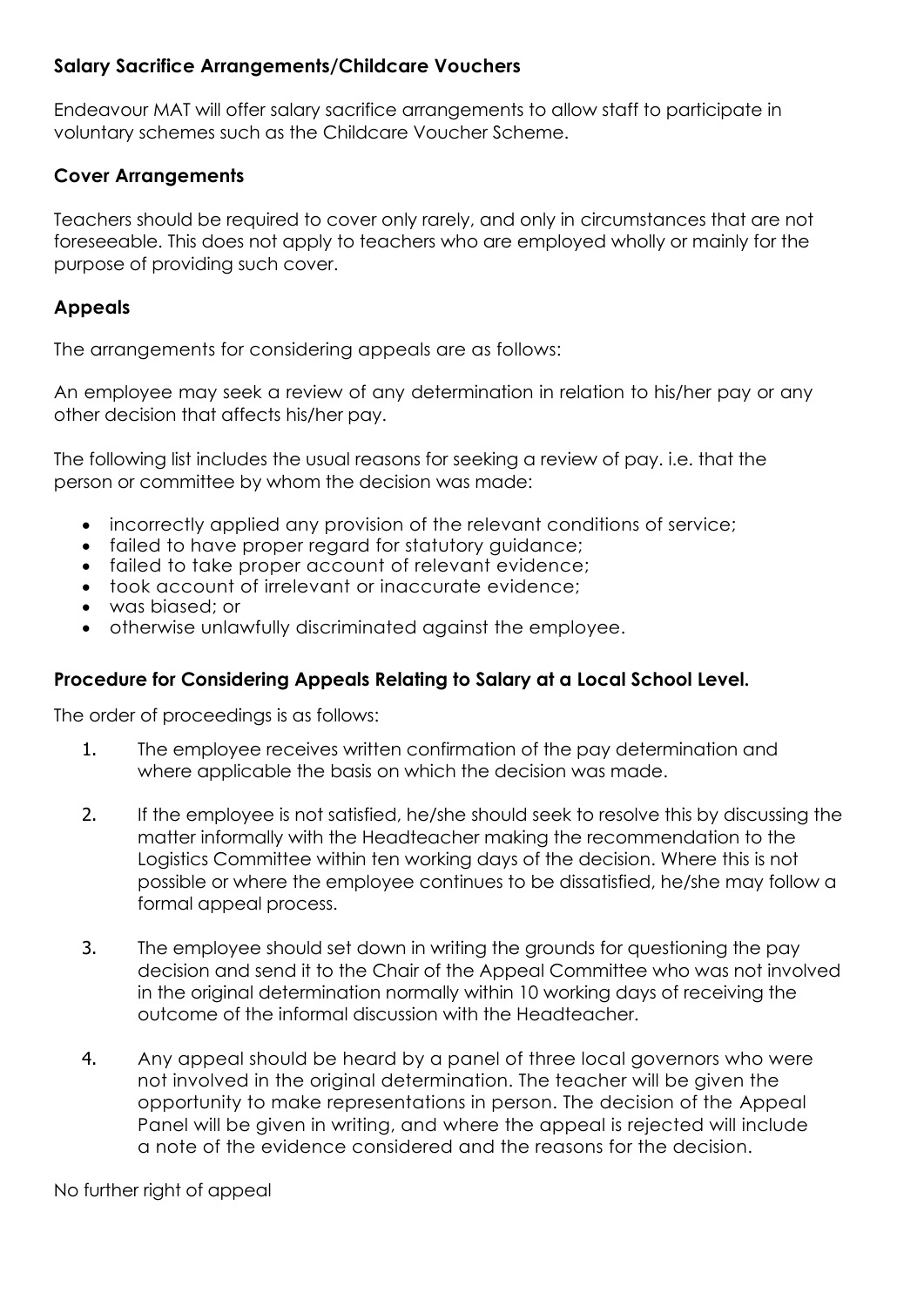# **Role and responsibility of the Finance Committee**

The Finance Committee will comprise at least three trustees determined annually. The Finance Committee reports to the Trust Board.

## **Establishment of the Policy**

The Finance Committee is responsible for establishing the policy, in consultation with the Chief Executive and other staff, and submitting it to the Trust Board for approval.

The Trust Board is responsible for formal approval of the policy.

# **Monitoring and Review of the Policy**

The Finance Committee is responsible for reviewing the policy annually, in consultation with the Chief Executive and other staff; and submitting it to the Trust Board for approval.

The Trust Board is responsible for considering an annual report, including statistical information, on decisions taken in accordance with the terms of the policy.

# **Application of the Policy**

The Chief Executive or Headteacher is responsible for:

- ensuring that pay recommendations for the Heads of School, Deputy Headteacher, classroom teachers and support staff are made and submitted to the Finance/Logistics Committee in accordance with the terms of the policy;
- advising the Finance/Logistics Committee on its decisions; and
- ensuring that staff are informed of the outcome of decisions of the Finance/Logistics Committee and of the right of appeal.

#### **The Finance Committee is responsible for:**

- taking decisions regarding the pay of the Headteachers, Deputy Headteachers, classroom teachers and support staff following consideration of the recommendations of pay reviewers and the advice of the Chief Executive;
- making recommendations to the Trust Board regarding the pay of the Chief Executive following consideration of the Chief Executive's performance review;
- submitting reports of these decisions to the Trust Board;
- ensuring that the Chief Executive is informed of the outcome of the decision of the Trust Board and of the right of appeal.

#### **The Appeals Committee of the Trust Board is responsible for:**

• taking decisions on appeals against the decisions of the Finance Committee in accordance with the terms of the appeals procedure of the policy.

**The Local Governing Board must establish an Appeals Committee. All decisions will be made by the Logistics Committees other than the Headteachers, CEO, CFO and EDO pay and agreeing to national pay awards. These will be agreed by the Trust Board.**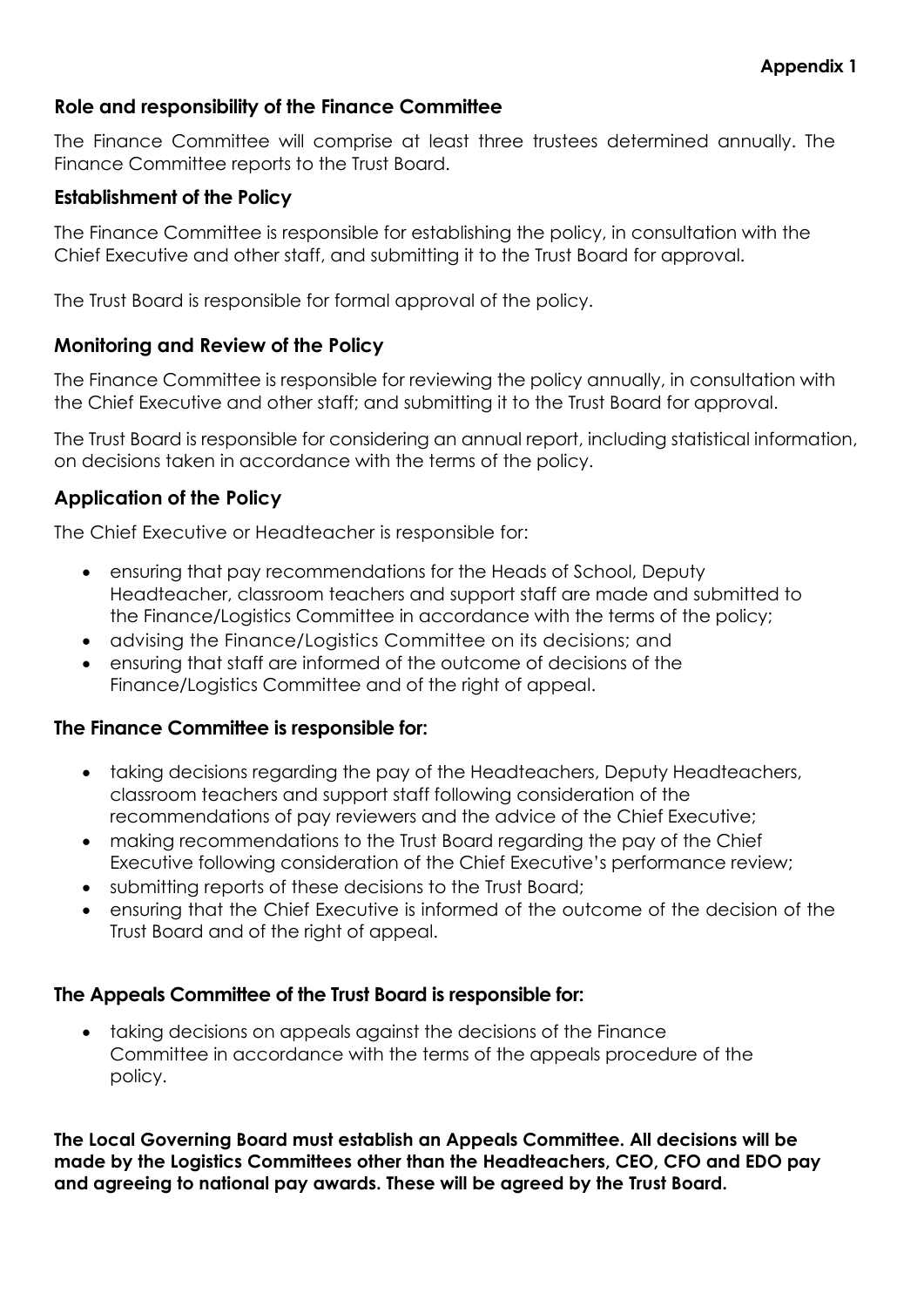#### **Appendix 2**

#### **UPPER PAY RANGE APPLICATION FORM**

Teacher's Details:

Name \_\_\_\_\_\_\_\_\_\_\_\_\_\_\_\_\_\_\_\_\_\_\_\_\_\_\_\_\_\_\_\_\_\_\_\_\_

 $Post$   $\overline{\phantom{a}}$ 

Performance Management/Appraisal Details:

Years covered by planning/review statements Schools covered by planning/review statements

Declaration:

I confirm that at the date of this request for assessment to cross the threshold I meet the eligibility criteria and I submit performance management/appraisal planning and review statements covering the relevant period.

Applicant's signature \_\_\_\_\_\_\_\_\_\_\_\_\_\_\_\_\_\_\_\_\_\_\_\_ Date\_\_\_\_\_\_\_\_\_\_\_\_\_\_\_\_\_\_\_\_\_\_\_\_\_\_\_\_\_\_\_\_\_

The signed proforma should be appended to the Teacher's appraisal planning record statement.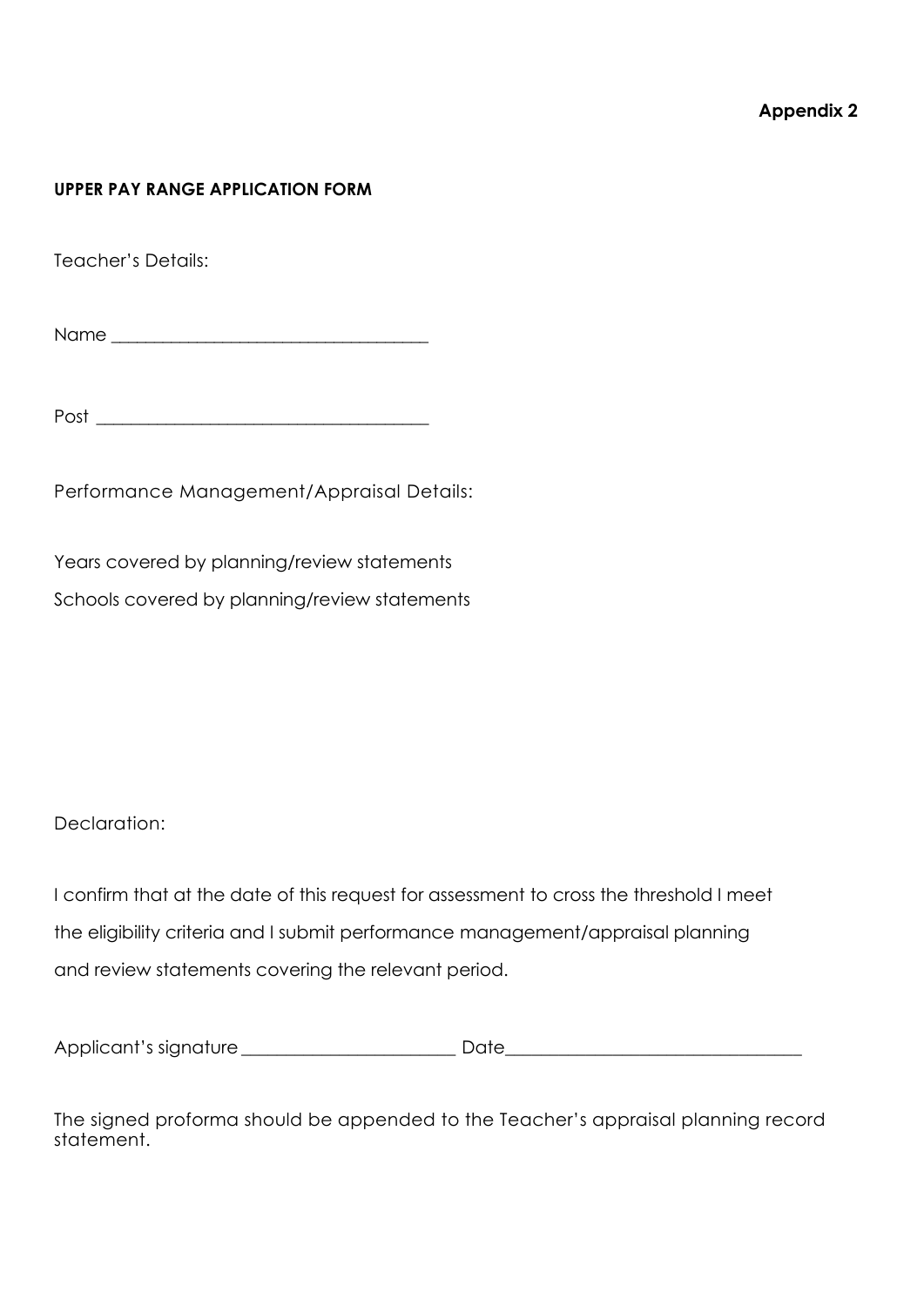#### **Procedure for Considering Appeals Relating to Salary**

- 1. Introduction by Chair: explanation of procedure.
- 2. The Finance/Logistics Committee representative (who may be the Chief Executive or Headteacher) should put the case for the salary assessment decision.
- 3. The employee (or representative) may ask questions of the Finance/Logistics Committee representative.
- 4. The Appeals Committee may ask questions of the Finance/Logistics Committee representative.
- 5. The employee (or representative) should put the case explaining the objection to the decision of the Finance/Logistics Committee.
- 6. The Finance/Logistics Committee representative may ask questions of the employee.
- 7. The Appeals Committee may ask questions of the employee and ask further questions of the Finance/Logistics Committee representative regarding the case made on behalf of the employee.
- 8. The Chief Executive or Headteacher to be invited to express their views if they have not already done so.
- 9. The Finance/Logistics Committee representative to sum up case.
- 10. The employee (or representative) to sum up case.
- 11. The parties to retire.
- 12. The Appeals Committee to consider the case and to notify parties of their decision.

#### **This procedure may be varied by agreement of all the parties.**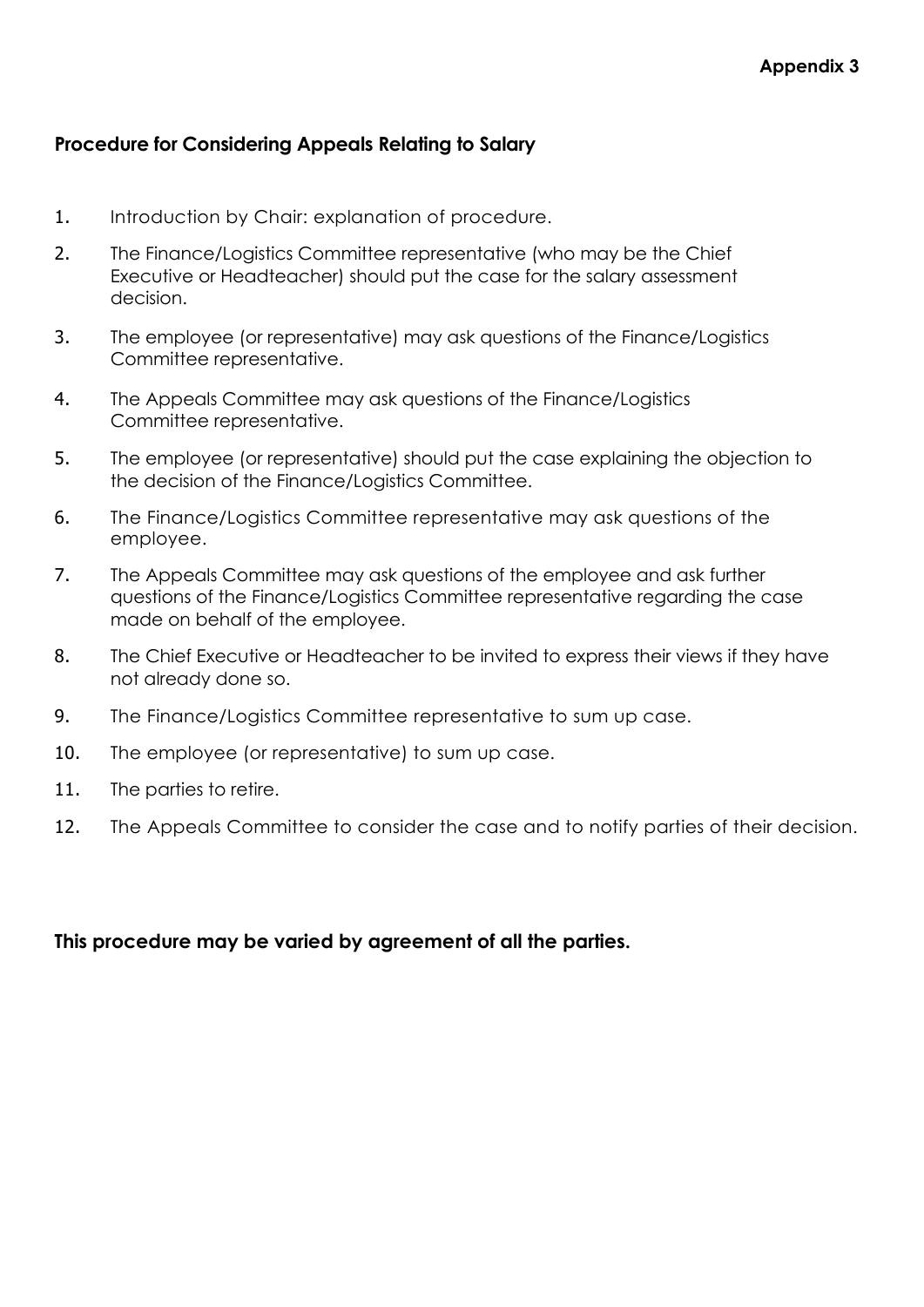**Executive and Leadership Pay All Headteachers pay is calculated in accordance with the terms and conditions of the School Teachers Pay and Conditions Document**

| <b>Group Size</b> | <b>Annual Full Time Salary</b> |
|-------------------|--------------------------------|
|                   | 47,735 - 63,508                |
| $\overline{2}$    | 50,151 - 68,347                |
| 3                 | 54,091 - 73,559                |
| 4                 | 58,135 - 79,167                |
| 5                 | $64,143 - 87,313$              |
| 6                 | 69,031 - 96,310                |
| 7                 | 74,294 - 106,176               |
| 8                 | 81,942 - 117,197               |

# **Unqualified Teacher Pay Range**

| Point          | <b>Annual Full Time Salary</b> |
|----------------|--------------------------------|
|                | 18,419                         |
| $\overline{2}$ | 20,532                         |
| 3              | 22,644                         |
| 4              | 24,507                         |
| 5              | 26,622                         |
| 6              | 28,735                         |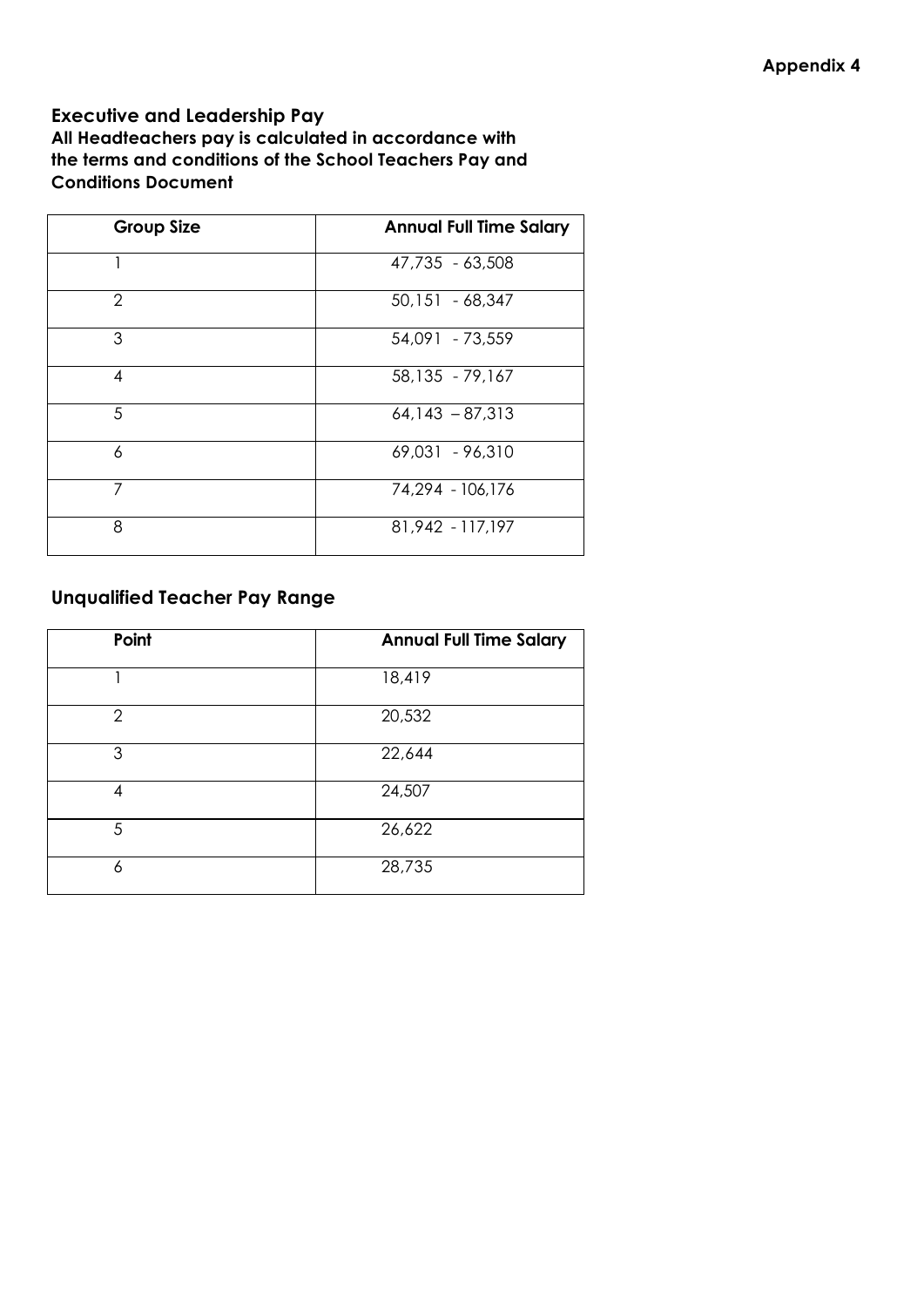#### **Teacher Main Pay Range**

| Point         | <b>Annual Full Time Salary</b> |
|---------------|--------------------------------|
|               | 25,714                         |
| $\mathcal{P}$ | 27,600                         |
| 3             | 29,664                         |
|               | 31,778                         |
| 5             | 34,100                         |
| 6             | 36,961                         |

#### **Teacher Upper Pay Range**

| Point | <b>Annual Full Time Salary</b> |  |
|-------|--------------------------------|--|
|       | 38,690                         |  |
|       | 40,124                         |  |
|       | 41,604                         |  |

# **Teaching and Learning Responsibility (TLR) Payments**

TLR payments are made in addition to a teacher's basic salary for fulfilling a specific responsibility in school. The figure is annual and is paid as 1/12th per month - only TLR 3 payments can be of a fixed term duration.

| <b>TLR Level</b>      | <b>Min 2020</b> | Max 2020 |
|-----------------------|-----------------|----------|
| TLR 3 (fixed<br>term) | 571             | 2,833    |
| TLR <sub>2</sub>      | 2,873           | 7,017    |
| $TLR$ 1               | 8,291           | 14,030   |

#### **Special Educational Needs (SEN) Allowance**

| <b>SEN</b><br><b>Allowance</b> | <b>Min 2020</b> | <b>Max 2020</b> |
|--------------------------------|-----------------|-----------------|
| SFN<br>Allowance               | 2,270           | 4.479           |

#### **Unqualified Teacher Allowance**

Unqualified teachers may be paid an allowance as determined by the Trust. Unqualified teacher allowances are permanent and may be subject to 'salary safeguarding' if removed from the role.